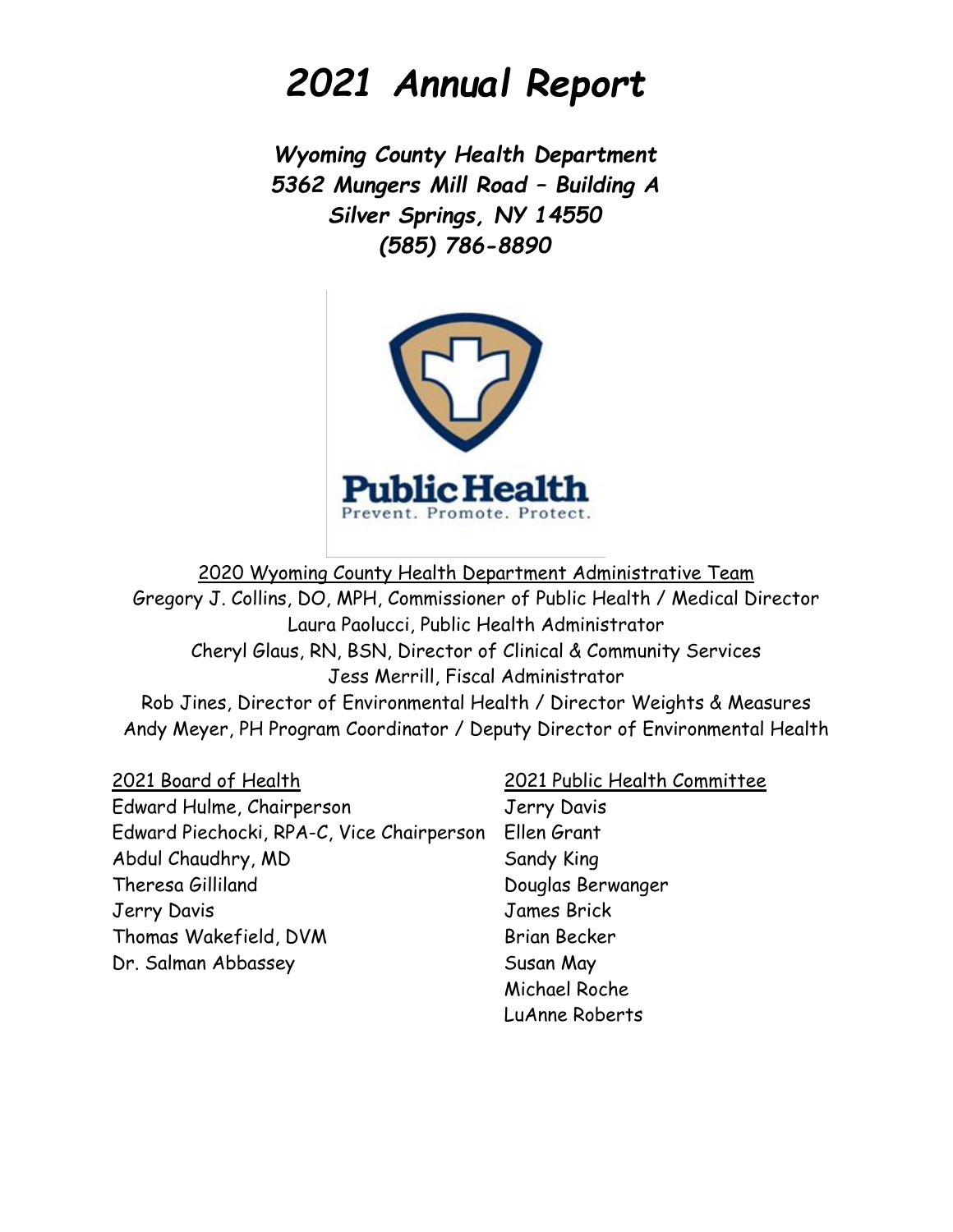### *OUR VISION*

Healthy People in Healthy Communities

### *OUR MISSION*

To ensure the optimal health of the community through promoting physical and mental health, and to prevent disease, injury and disability through on-going surveillance and dedication to excellence and value in the provision of community-based services.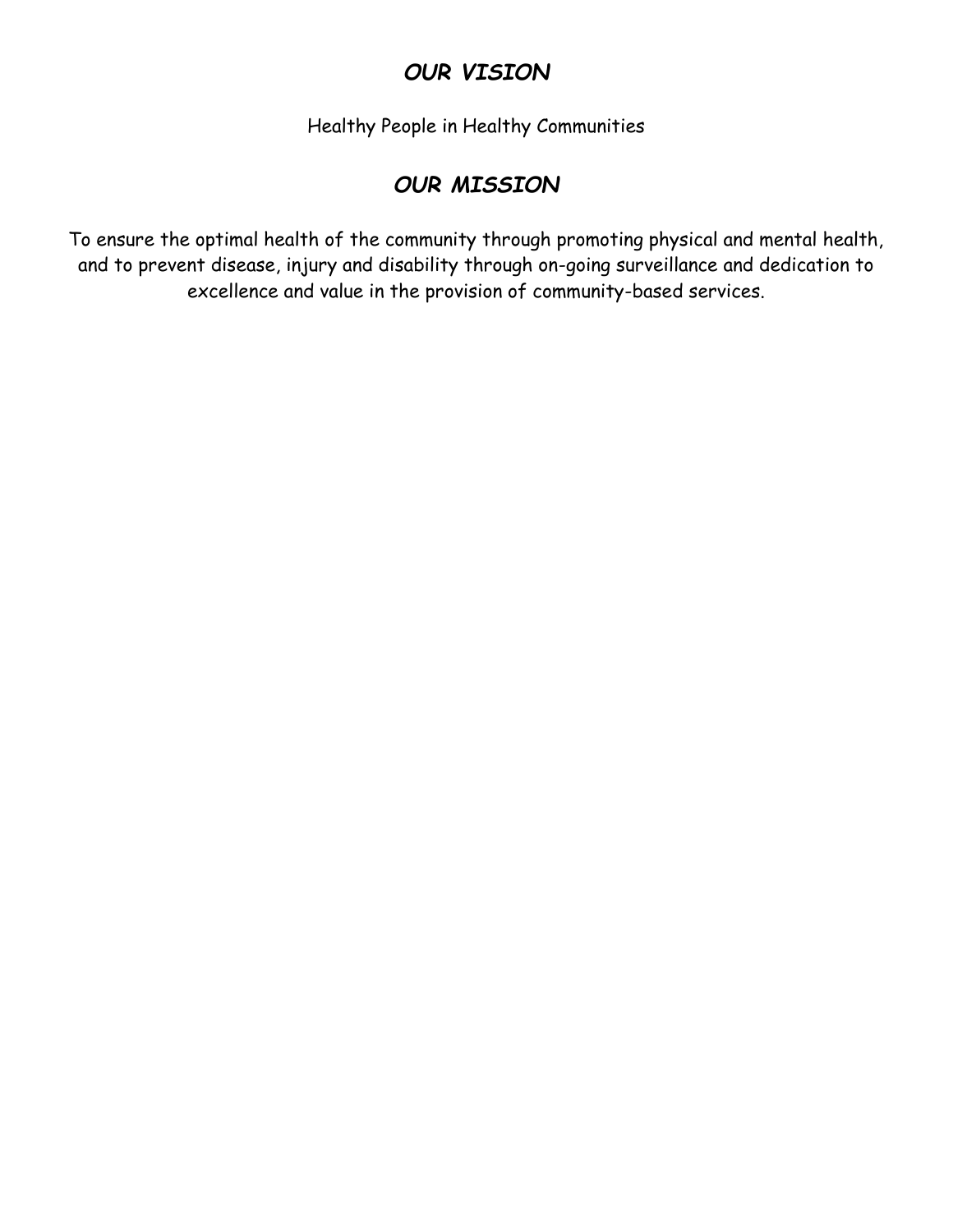### *WYOMING COUNTY HEALTH DEPARTMENT 2021 Annual Report Table of Contents*

Introduction Org Chart Fiscal Report Public Health Nursing & Licensed Homecare Service Agency Men's & Women's Reproductive Health Services Environmental Health Emergency Preparedness Coroners Weights and Measures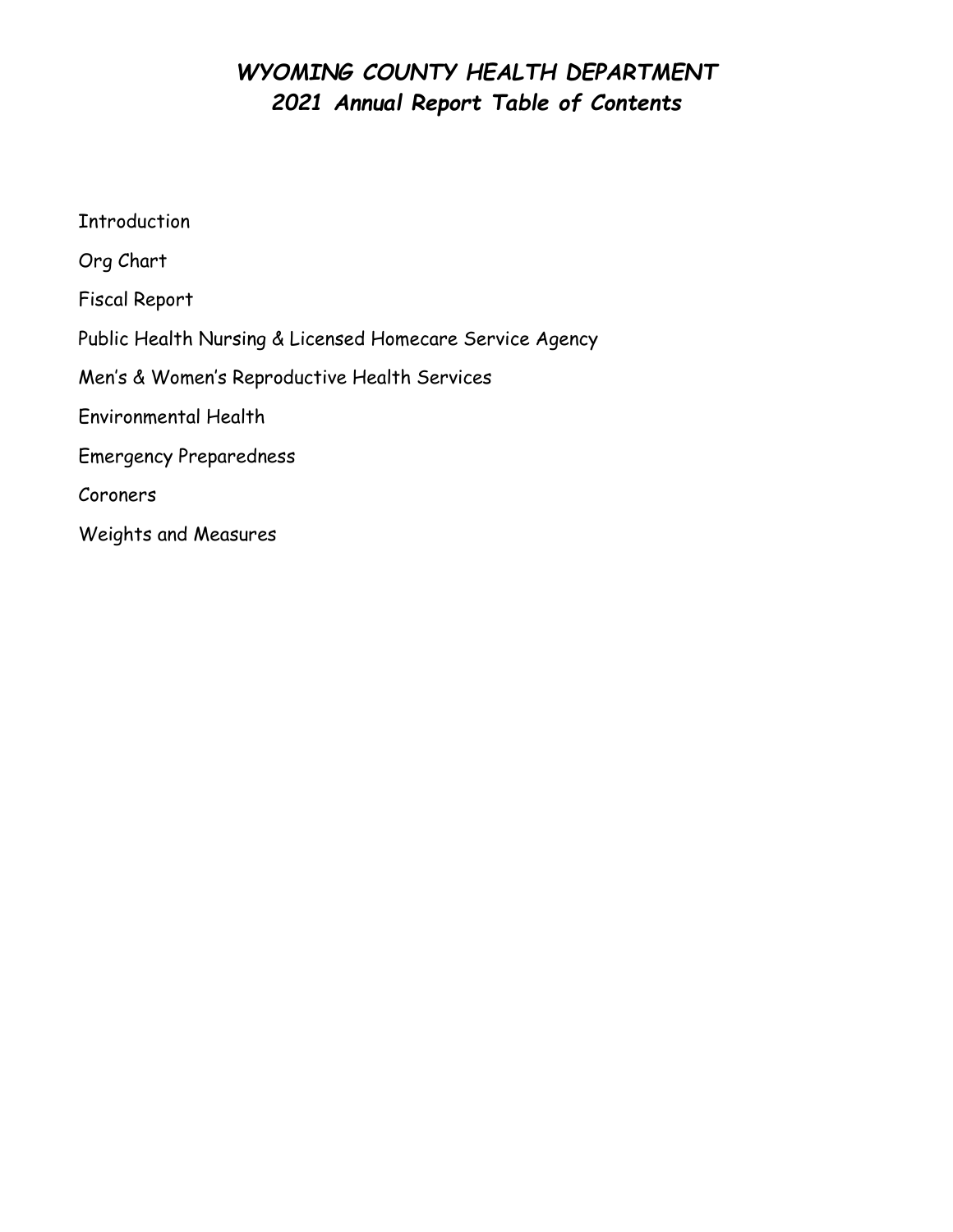### **INTRODUCTION**

In 2021, the period of COVID-19 pandemic response continued. In addition to the NYSDOH statutory responsibilities of local health departments, the 30 staff members of the WCHD rose to be leaders in the pandemic response in Wyoming County. Accomplishments included:

- 3,944 COVID-19 case investigations and related contact tracing
- 10,905 COVID-19 vaccinations
- 2,800+ COVID-19 tests administered

Those are statistics and do not tell the entire story of cooperation, collaboration, challenges and frustrations during 2021. Volunteers from other County Departments and the community provided assistance when called on. Special thanks to Emergency Services, Highway, DSS, OFA/YB, Mental Health, WCCHS, the Board of Supervisors, Community Action, the Chamber, School Districts and others for their help and support.

The WCHD was shorthanded in 2021 due to attrition and excess demands, but the work was accomplished. Welcome to Rob Jines, Andy Meyer, Jess Merrill, Tina Csendom, Pam Robb, Deb Head, Donna Schultz, David Parfitt, and Ryan Hamilton as they accepted new positions at the WCHD during this challenging time. Special thanks to Steve Perkins for 34+ years of service to the Health Department, we wish him the very best during retirement and are thankful for his contributions and leadership through the years. All WCHD team members contributed to the demands of the moment, often working long hours, weekends and outside of their job descriptions to meet the needs of the communities we are charged to serve.

2021 was a historic year, as local health departments were called on to simultaneously provide case investigation, contact tracing, testing, vaccination, complaint follow-up, outbound education and reporting, internal communications and participation in NYSDOH updates to guide our collective response. This was all accomplished with just 30 employees who demonstrated remarkable stamina and a deep commitment to cooperation and excellence. With our gratitude and looking forward to a healthy 2022.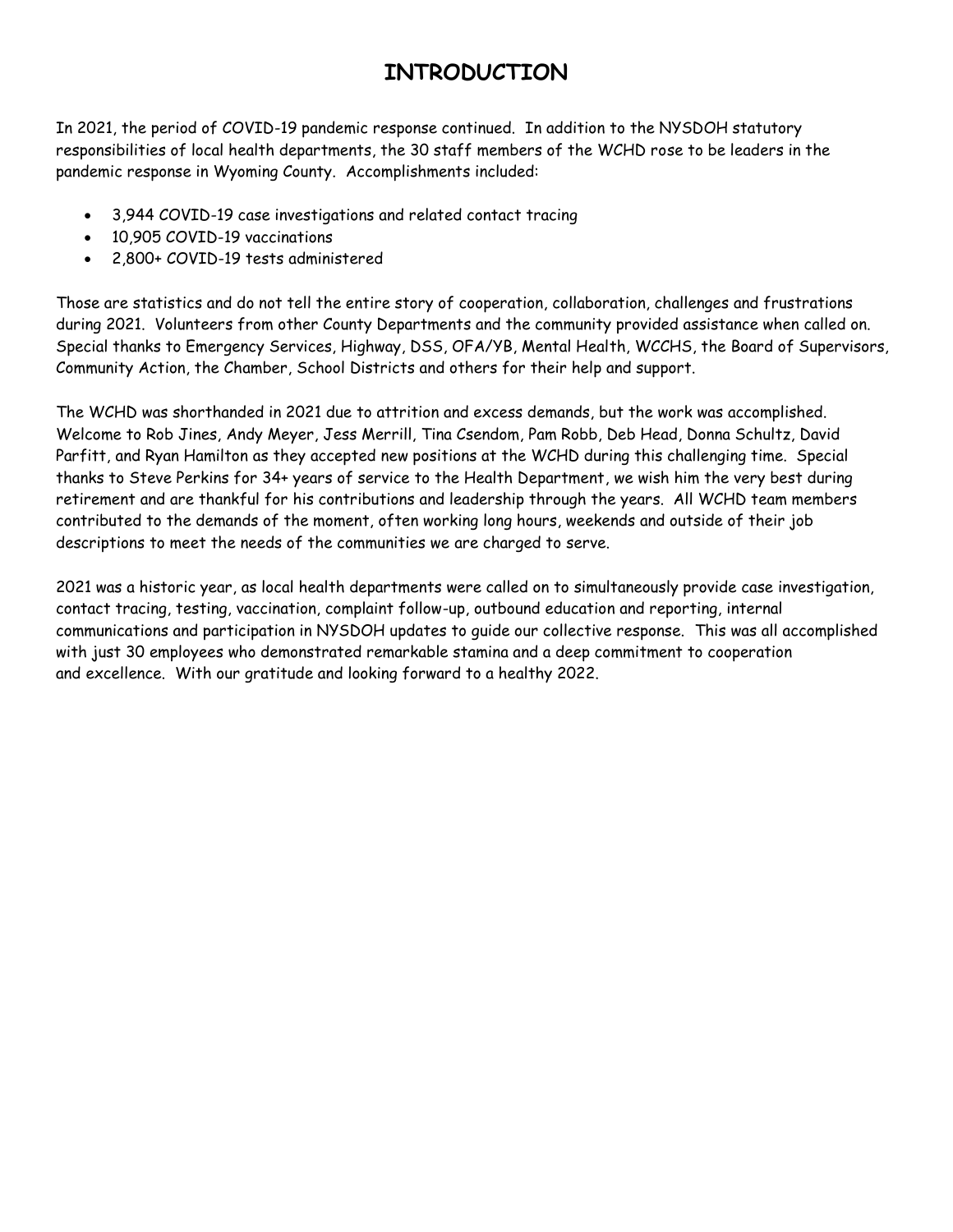## **FISCAL REPORT**

The Wyoming County Health Department's sources of funding include grants, fees for service and taxpayer levy. For 2021, note the following:

The MOU with the Department of Social Services to have Health Department nursing staff conduct in-home Social Work assessments utilizing the UAS-NY system continued throughout 2021. The revenue stream related to this service has been consistent and amounted to approximately \$9,675.

A majority of the Wyoming County Department of Health's funding is received through NYS (36%) and Federal (22%) funding. In 2021, the Wyoming County Department of Health maintained the following grants:

Adolescent Tobacco Use Prevention Navigator Child Safety Seat Baby Bundle Drinking Water Enhancement Program Factor Early Intervention Family Planning Program The Communization Action Plan (IAP) Public Health Emergency Preparedness The Manuscript Coonosis Program (Rabies) COVID ELC COVID ELC Schools COVID ELC Fellows

Lead Poisoning Prevention Program Children with Special Health Care Needs

Each grant funds specific programs that serve the residents of Wyoming County. Coupled with NYSDOH Article 6 State Aid, the grants provide a very important component of the Wyoming County Department of Health's overall funding stream. Newly awarded grants in 2021 consist of the COVID ELC Schools and the COVID ELC Fellows grants.

In December of 2021 the WCHD Men's & Women's Health Services closed. This Grant funding for that program was based on patient volume 10+ years ago. Sharp decline in patient volume and staffing instability resulted in the closure. Due to the Clinic's closure, revenue related to the Family Planning Grant will be absent in 2022.

The Wyoming County Health Department has a statutory responsibility to provide STI testing. We are currently in the process of launching our Sexual Health Center to meet these requirements. The costs associated with this clinic will be funded through NYSDOH Article 6 State Aid.

Beginning in March 2020, the Department of Health began focusing on COVID-related tasks. NYS was on a mandatory PAUSE to prevent the spread of the virus, which resulted in a hiatus in many core services and corresponding revenues, which continued throughout early 2021. There is an opportunity to make up some of these lost revenues through the billing of an Administration charge for the COVID-19 vaccinations for those with insurance coverage. We have continued to bill these fees and generated approximately \$170,000 in revenue in 2021; many other local health departments did not undertake billing for vaccine administration.

The Health Department has been heavily involved in COVID detection and response efforts, including vaccination. When the 2021 budget was prepared the landscape of this effort was unknown. We continue to work within our means and utilize all State and Federal funds awarded, seeking partnership and means to use funding to benefit the WCHD and County. We truly appreciate the ongoing support from the Board of Supervisors, Public Health Committee, other departments, Community Based Organizations and volunteers.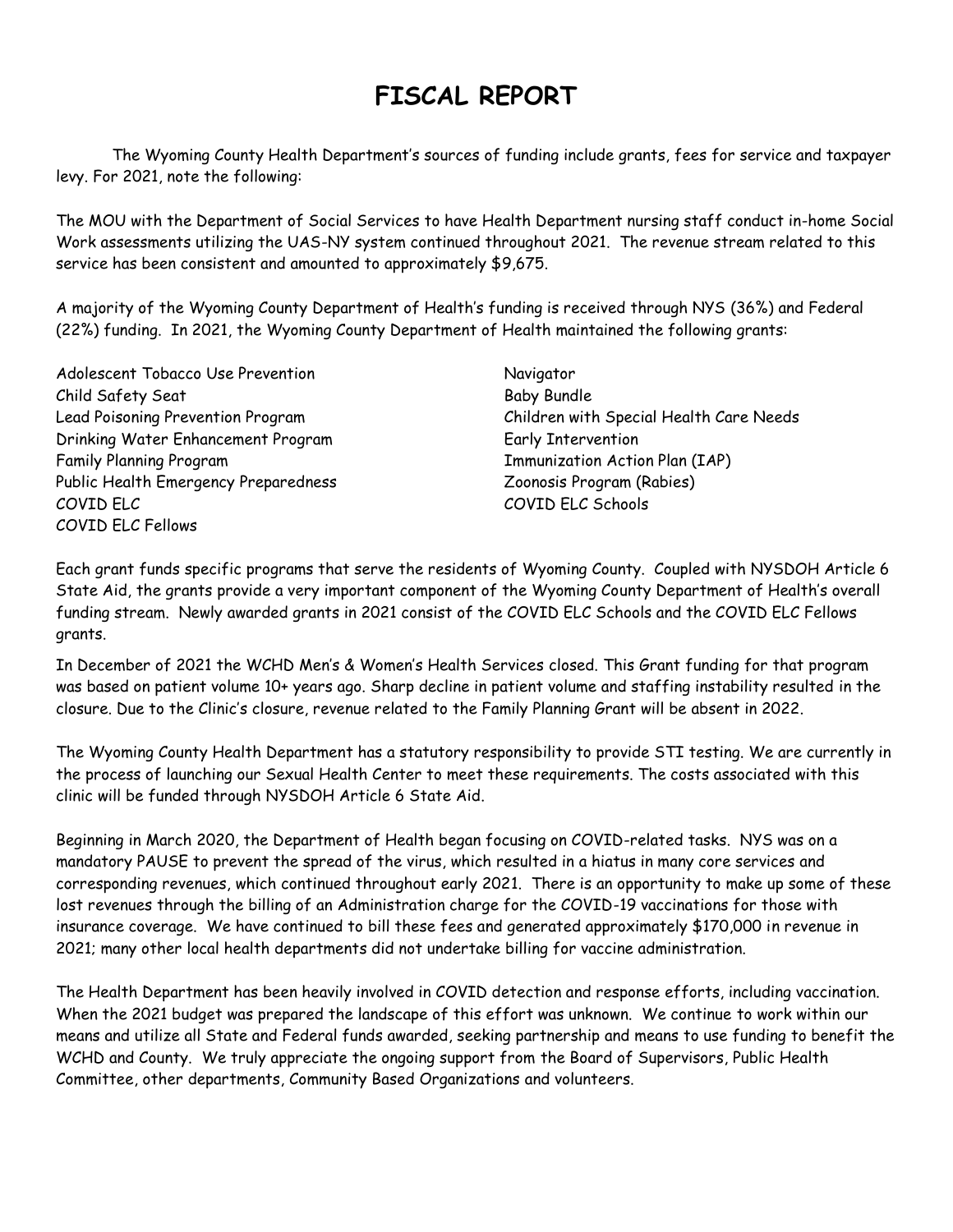|                          | 2021<br><b>Budget</b><br><b>Revised</b> | 2021<br><b>Actual</b><br><b>Figures</b> |            |                         |
|--------------------------|-----------------------------------------|-----------------------------------------|------------|-------------------------|
| Service Fees / Other     | 589,253                                 | 670,573                                 | 81,320     |                         |
| State                    | 1,321,645                               | 1,066,938                               | (254, 707) |                         |
| Federal                  | 993,333                                 | 648,381                                 | (344,952)  |                         |
| <b>Total Revenue:</b>    | 2,904,231                               | 2,385,892                               | (518, 339) |                         |
| <b>Personal Svc</b>      | 1,386,919                               | 1,254,413                               | (132, 506) |                         |
| Capital                  | 52,933                                  | 10,340                                  | (42, 592)  |                         |
| Contractual              | 1,405,530                               | 988,621                                 | (416,909)  |                         |
| Fringes                  | 770,165                                 | 687,637                                 | (82, 528)  |                         |
| <b>Total Expenses:</b>   | 3,615,546                               | 2,941,011                               | (674, 535) |                         |
| <b>Total County Levy</b> | 711,315                                 | 555,119                                 | 156,196    | *** Under Budgeted Levy |
|                          |                                         |                                         | $-22\%$    |                         |

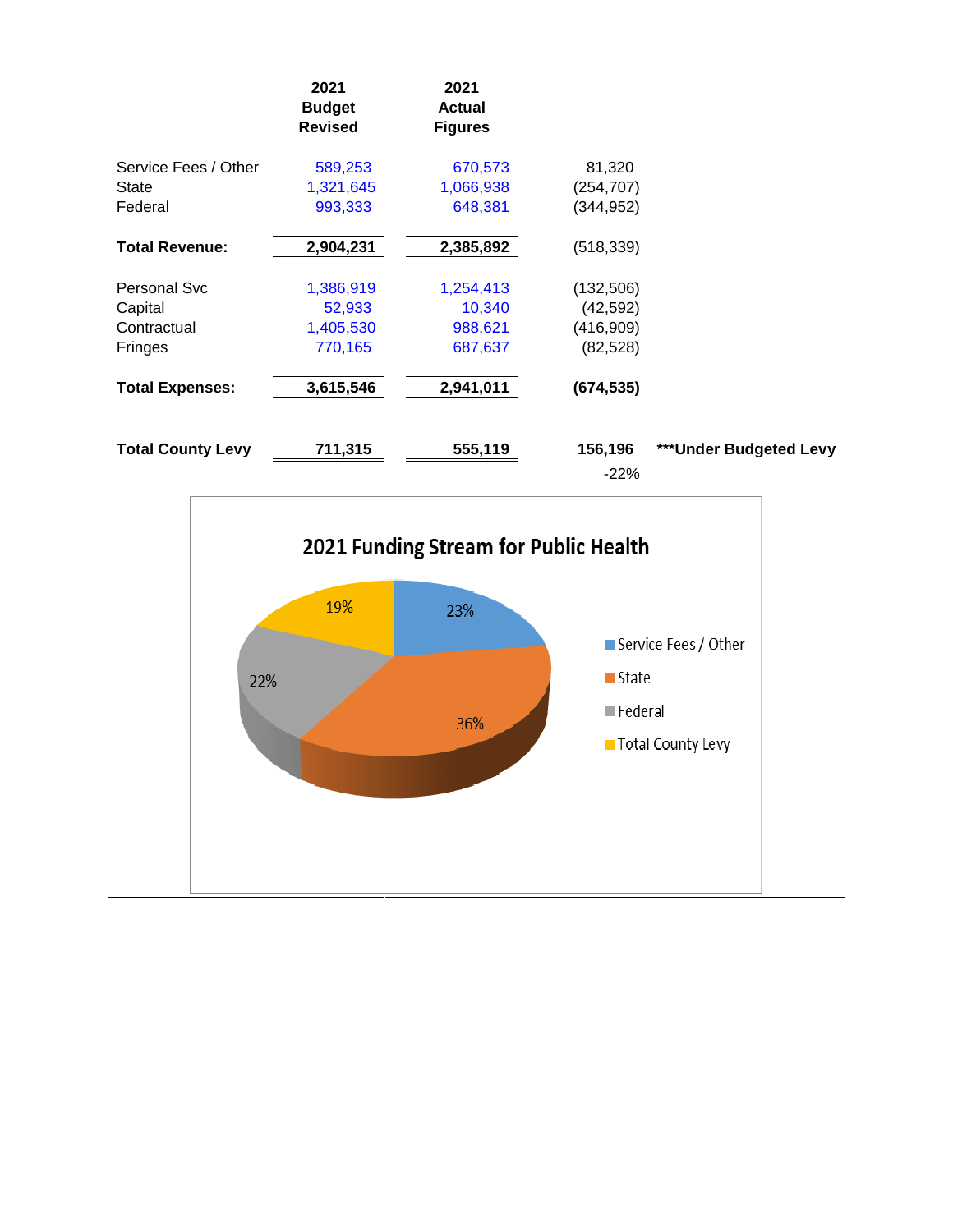|      |                    | <b>Health Dept</b> | <b>Percent</b> |
|------|--------------------|--------------------|----------------|
| Year | <b>County Levy</b> | <b>Budget</b>      | of Levy        |
| 2011 | 552,662            | 4,210,959          | 13%            |
| 2012 | 803,998            | 4,494,544          | 18%            |
| 2013 | 383,118            | 3,560,512          | 11%            |
| 2014 | 513,875            | 2,863,036          | 18%            |
| 2015 | 675,322            | 2,866,543          | 24%            |
| 2016 | 587,633            | 2,833,437          | 21%            |
| 2017 | 484,665            | 2,720,575          | 18%            |
| 2018 | 602,183            | 2,882,638          | 21%            |
| 2019 | 702,031            | 2,844,907          | 25%            |
| 2020 | 620,509            | 2,794,708          | 22%            |
| 2021 | 555,119            | 2,941,011          | 19%            |

|                             | Revenue | <b>Expense</b> | Tax Levy      |
|-----------------------------|---------|----------------|---------------|
| Coroners                    | \$9,075 | \$104,990      | (95, 915)     |
| <b>Weights and Measures</b> | \$9,310 | 45,607         | (36,297       |
|                             |         |                | \$ (132, 212) |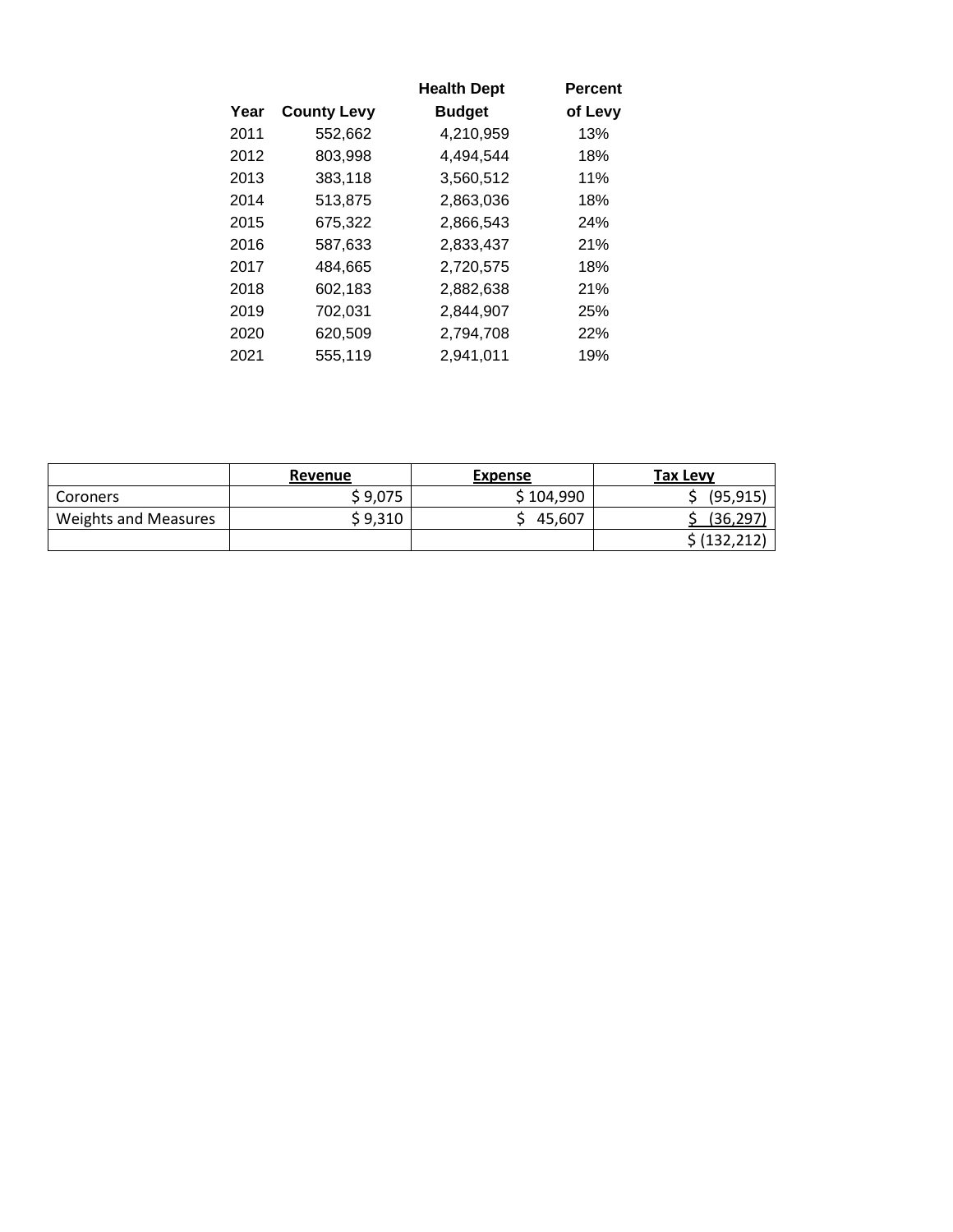## **NURSING & LICENSED HOME CARE AGENCY**

#### **1st Quarter Highlights:**

- 5,337 COVID-19 vaccinations administered at mass vaccination clinics
- 1,179 positive community cases  $1<sup>st</sup>$  Qtr. 2021 versus 997 in the 4Q20 VCC assisting with case investigations and contract tracing.
- Staffing adjustments for the month of January resulting from nurses in isolation/quarantine
- Erin Herman resigned from Public Health Nurse position
- SARS COVID-19 testing using Abbott ID NOW-SARS CoV2 and Binax NOW COVID-19 Ag card continued
- Community Health Nurse II Melissa Weingarten invited to participate in the bi-weekly Mental Health and Drug Treatment Court meetings – allowing for better communication and case management for inmate population to continue with treatment while incarcerated and upon release to community.

#### **2nd Quarter Highlights:**

- 3,726 COVID-19 vaccinations administered at community vaccination clinics
- 453 positive community cases in the  $2^{nd}$  Qtr. 2021 versus to 1,179 in the 1Q21 VCC completing case investigations and contract tracing.
- Began home visits to administer COVID vaccines to homebound residents
- May 19, 2021 masks no longer required for vaccinated individuals.
- SARS COVID-19 testing using Abbott ID NOW-SARS CoV2 and Binax NOW COVID-19 Ag card continues 2x/week on site – online registration
- VCC began doing the isolation releases for COVID positive cases eliminating need for nurse weekend coverage
- PHN program workload beginning to resume to pre-COVID levels

#### **3 rd Quarter Highlights:**

- Deborah Head, RN joined the Health Department full time as a Community Health Nurse II
- 4 rabies post exposure cases completed
- Lead Poison Prevention Project Coordinator for WNY Lead Poisoning, conducted provider outreach with Natalie Wedge PHN
- Nursing staff met with epidemiologists, New York State Department Health Epi staff onsite to discuss communicable disease program and COVID-19 response.
- COVID-19 Provider Site Visit by the NYSDOH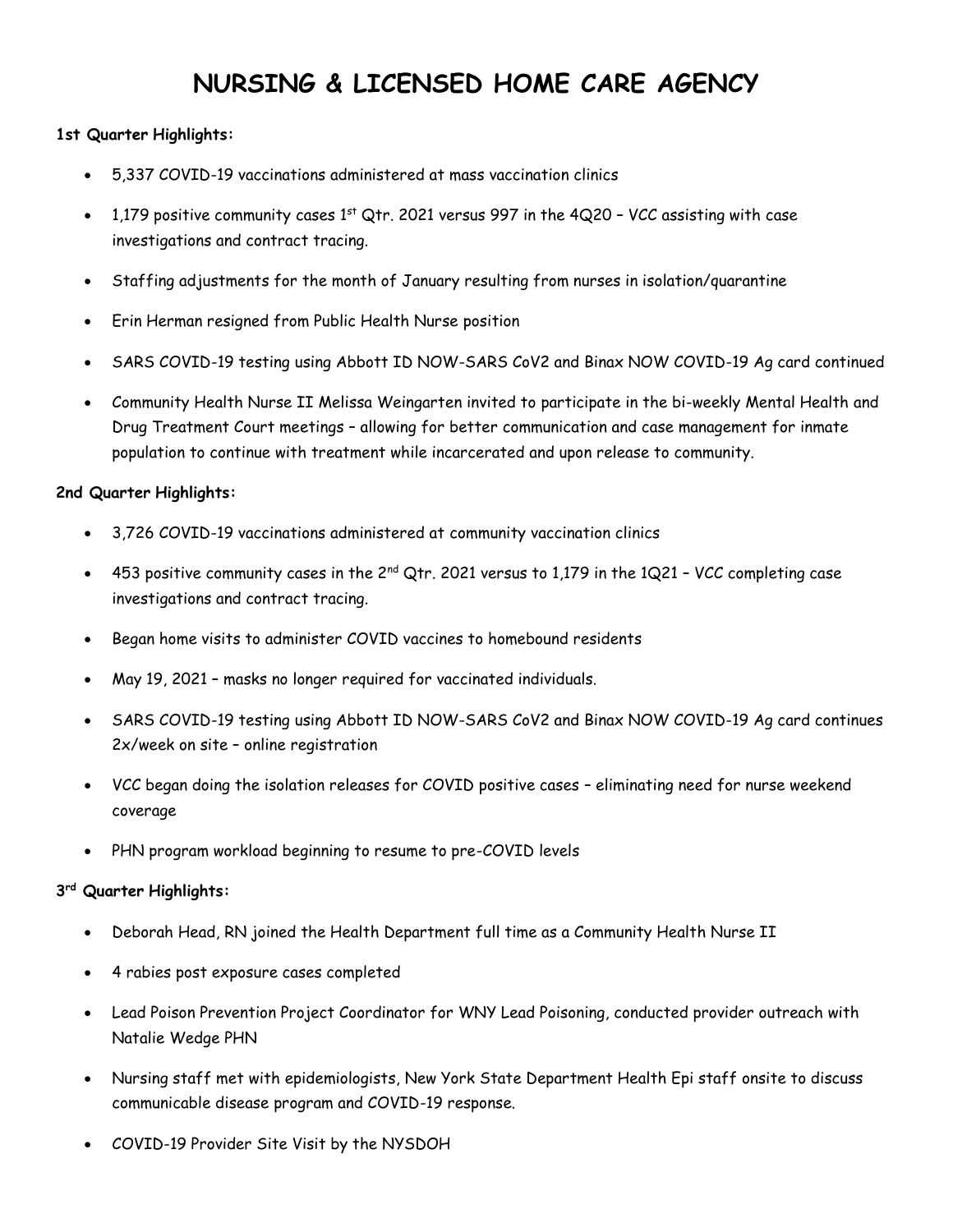- Donna Schultz RN joined the Health Department as the COVID Coordinator
- COVID-19 testing continued 2x/week at Health Department
- Rob Jines conducted trainings with Wyoming County School Districts to begin their onsite COVID-19 testing programs
- Continued to work on grant deliverables for the Baby Bundle project on schedule, received time extension to distribute
- Met with Genesee County Health Department to discuss forming a coalition for Maternal Child Health Program, pending in 2022.
- Met with WCCH Maternity Nurse discussed Hepatitis B birth dose rates (down from 2020)
- Conducted Vaccination clinics at the Health Department, and Wyoming County Fair
- Nursing staff attended the PAARI (Police Assisted Addiction and Recovery Initiative)
- Nursing staff attended virtual NYS Adult Immunization Coalition meetings 10/26 & 10/27 (usually conducted over 2 days in Albany)

### **4 rd Quarter Highlights:**

- Natalie Wedge, PHN joined MCH coalition significant collaboration for WCHD MCH program
- Natalie Wedge, PHN resumed attending WCCH quarterly OB/GYN committee meetings
- Awarded \$18,000 through the Article 6 Performance Incentive Program (Communicable Disease Program) special recognition to Natalie Wedge & Deb Head.
- Conducted Rabies titers at Perry Vet Clinic and Attica Vet Clinic 53 samples sent to Wadsworth Lab.
- On-boarded 1.0 FTE COVID Response Specialist Tina Csendom RN
- On-boarded per diem COVID Response Specialists Donna Bartlett LPN & Denise Bissell RN
- Received scholarships for 2 staff members to take Lactation Consultant Course regular tuition cost is \$575/student.
- 1,914 Covid-19 cases recorded and monitored, nearly as many as the first 3 quarters of 2021 combined!
- 1,643 Covid-19 vaccines administered through clinics on site at HD/schools/homebound/OPWDD/health care centers
- Community testing significant increase, offered 3x/week up at Wyoming County Highway. Special thanks to WCHD staff, Brian Meyers, Devin Blue and volunteers from other Wyoming County departments to operate these clinics.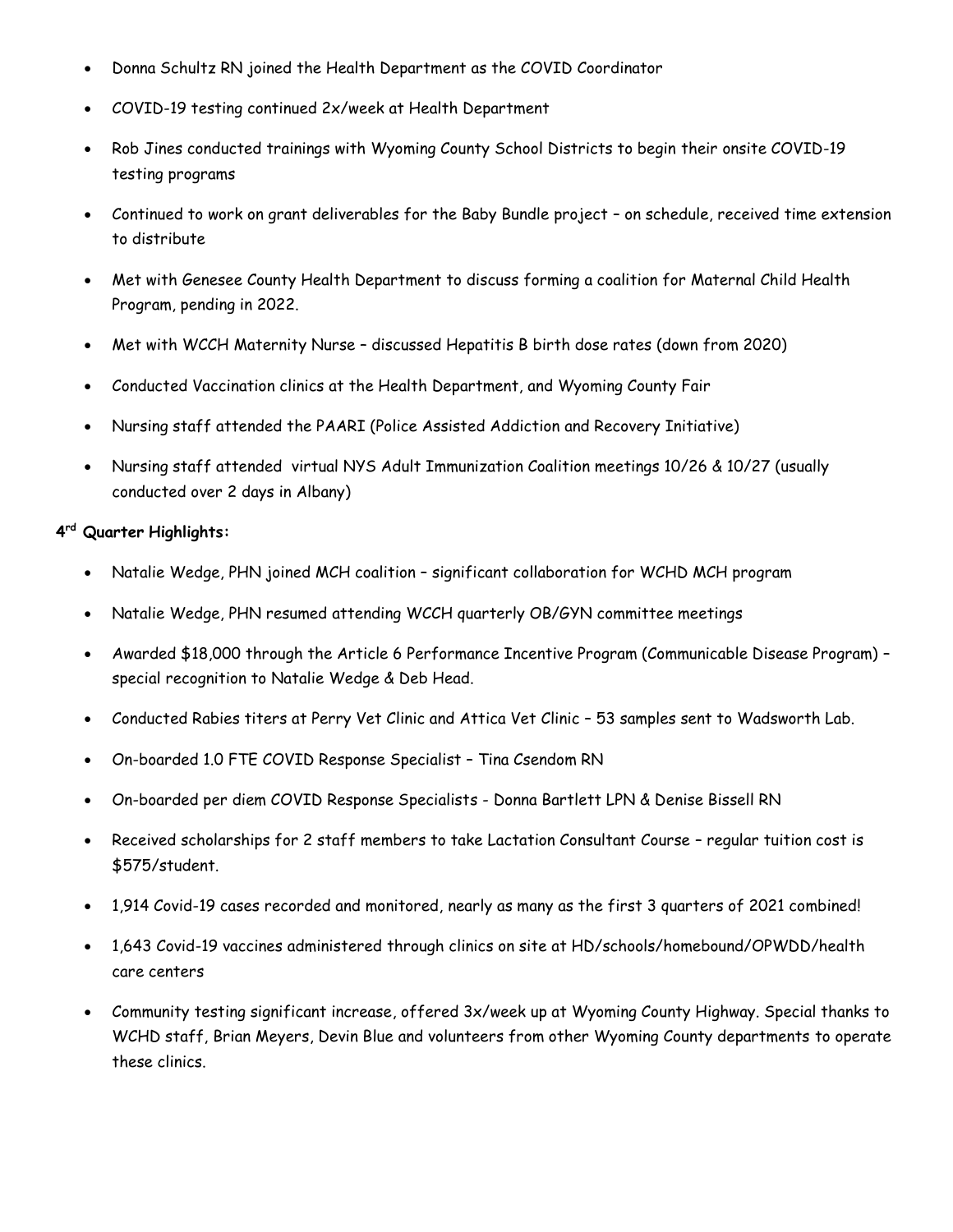|                                     | Quarterly Communicable Disease/Quarterly Infection Report - 2021 |                                                                    |                 |                |                |                         |
|-------------------------------------|------------------------------------------------------------------|--------------------------------------------------------------------|-----------------|----------------|----------------|-------------------------|
|                                     |                                                                  | <b>LHCSA/ARTICLE 28</b><br><b>Communicable Disease Report 2021</b> |                 |                |                |                         |
|                                     |                                                                  |                                                                    |                 |                |                |                         |
| <b>Communicable Disease</b>         |                                                                  | <b>Cumulative Quarter</b>                                          | <b>YTD 2021</b> | 2020           |                |                         |
|                                     | 1st Qtr                                                          | 2nd Qtr                                                            | 3rd Qtr         | 4th Qtr        |                |                         |
| <b>Babesiosis</b>                   | 0                                                                | $\mathbf 0$                                                        | 1               | 0              | $\mathbf{1}$   | 0                       |
| <b>Campylobacteriosis</b>           | 0                                                                | 4                                                                  | 3               | $\overline{2}$ | 9              | 5                       |
| <b>Hamophilus Influenza</b>         | 0                                                                | 0                                                                  | 0               | 0              | 0              | 0                       |
| <b>Hepatitis B Chronic</b>          | 0                                                                | $\mathbf 0$                                                        | $\mathbf 0$     | 0              | 0              | 0                       |
| <b>Hepatitis B Acute</b>            | 0                                                                | $\mathbf{1}$                                                       | $\mathbf 0$     | 0              | 1              | 0                       |
| <b>Hepatitls C Chronic</b>          | $\overline{2}$                                                   | 5                                                                  | 3               | $\overline{2}$ | 12             | 10                      |
| <b>Hepatitis C Acute</b>            | $\mathbf{1}$                                                     | $\mathbf{2}$                                                       | 1               | 0              | 4              | 1                       |
| <b>Hepatitis B Chronic - PRISON</b> | 0                                                                | $\mathbf 0$                                                        | $\mathbf 0$     | $\mathbf{0}$   | 0              | 0                       |
| <b>Hepatitis B Acute - PRISON</b>   | 0                                                                | $\mathbf 0$                                                        | $\mathbf 0$     | 0              | 0              | 0                       |
| <b>Hepatitis C Chronic - PRISON</b> | $\overline{2}$                                                   | $\mathbf 0$                                                        | 0               | 0              | $\overline{2}$ | 3                       |
| <b>Hepatitis C Acute - PRISON</b>   | 0                                                                | 0                                                                  | 0               | 0              | 0              | 0                       |
| <b>Meningitis</b>                   | 0                                                                | $\mathbf 0$                                                        | $\mathbf 0$     | $\mathbf{1}$   | 1              | 0                       |
| <b>Pertussis</b>                    | 0                                                                | $\mathbf 0$                                                        | $\mathbf 0$     | 0              | 0              | 0                       |
| Salmonella                          | $\mathbf{1}$                                                     | $\overline{2}$                                                     | $\mathbf{1}$    | $\mathbf{1}$   | 5              | 6                       |
| <b>Strep Pneumonia</b>              | 0                                                                | $\mathbf 0$                                                        | 0               | 0              | 0              | 1                       |
| <b>Group A Strep</b>                | 0                                                                | 0                                                                  | $\mathbf{1}$    | $\mathbf{0}$   | 1              | 0                       |
| <b>Group B Strep</b>                | $\mathbf{1}$                                                     | $\overline{2}$                                                     | $\mathbf{1}$    | 0              | 4              | $\overline{2}$          |
| <b>Latent Syphilis</b>              | 4                                                                | 4                                                                  | 5               | $\mathbf{1}$   | 14             | $\overline{\mathbf{z}}$ |
| Gonorrhea                           | 6                                                                | 6                                                                  | 5               | 5              | 22             | 15                      |
| Chlamydia                           | 16                                                               | 13                                                                 | 26              | 15             | 70             | 65                      |
| E-Coli                              | 0                                                                | $\mathbf 0$                                                        | $\overline{2}$  | $\mathbf 0$    | $\overline{2}$ | 1                       |
| E-Coli 0157 Shiga Toxin             | 0                                                                | $\mathbf{1}$                                                       | $\mathbf{1}$    | $\mathbf{1}$   | 3              | $\mathbf{1}$            |
| Giardia                             | $\mathbf{1}$                                                     | 0                                                                  | $\mathbf{2}$    | $\mathbf{2}$   | 5              | $\mathbf{2}$            |
| Legionella                          | $\mathbf 0$                                                      | $\mathbf 0$                                                        | $\mathbf{1}$    | 0              | $\mathbf{1}$   | 4                       |
| <b>Lyme Disease</b>                 | $\mathbf 0$                                                      | $\mathbf{2}$                                                       | 20              | 5              | 27             | 10                      |
| <b>Cryptosporidiosis</b>            | 0                                                                | $\mathbf{1}$                                                       | 4               | $\mathbf{1}$   | 6              | $\mathbf{2}$            |
| <b>Measles</b>                      | 0                                                                | 0                                                                  | 0               | 0              | 0              | 0                       |
| <b>Mumps</b>                        | $\pmb{0}$                                                        | 0                                                                  | 0               | 0              | 0              | 0                       |
| <b>West Nile</b>                    | $\mathbf 0$                                                      | $\mathbf 0$                                                        | $\mathbf 0$     | $\mathbf 0$    | 0              | 0                       |
| <b>Perinatal Hep B</b>              | $\mathbf 0$                                                      | 0                                                                  | $\pmb{0}$       | 0              | $\mathbf 0$    | $\mathbf 0$             |
| Covid-19                            | 1179                                                             | 453                                                                | 398             | 1914           | 3944           | 1134                    |
| Covid-19 prison                     | 372                                                              | 19                                                                 | 4               | 42             | 438            | 142                     |
| <b>Shigella</b>                     | $\pmb{0}$                                                        | $\mathbf 0$                                                        | $\mathbf 0$     | $\mathbf 0$    | 0              | $\mathbf{1}$            |
| Totals:                             | 1585                                                             | 515                                                                | 478             | 1992           | 4570           | 1269                    |
|                                     |                                                                  |                                                                    |                 |                |                |                         |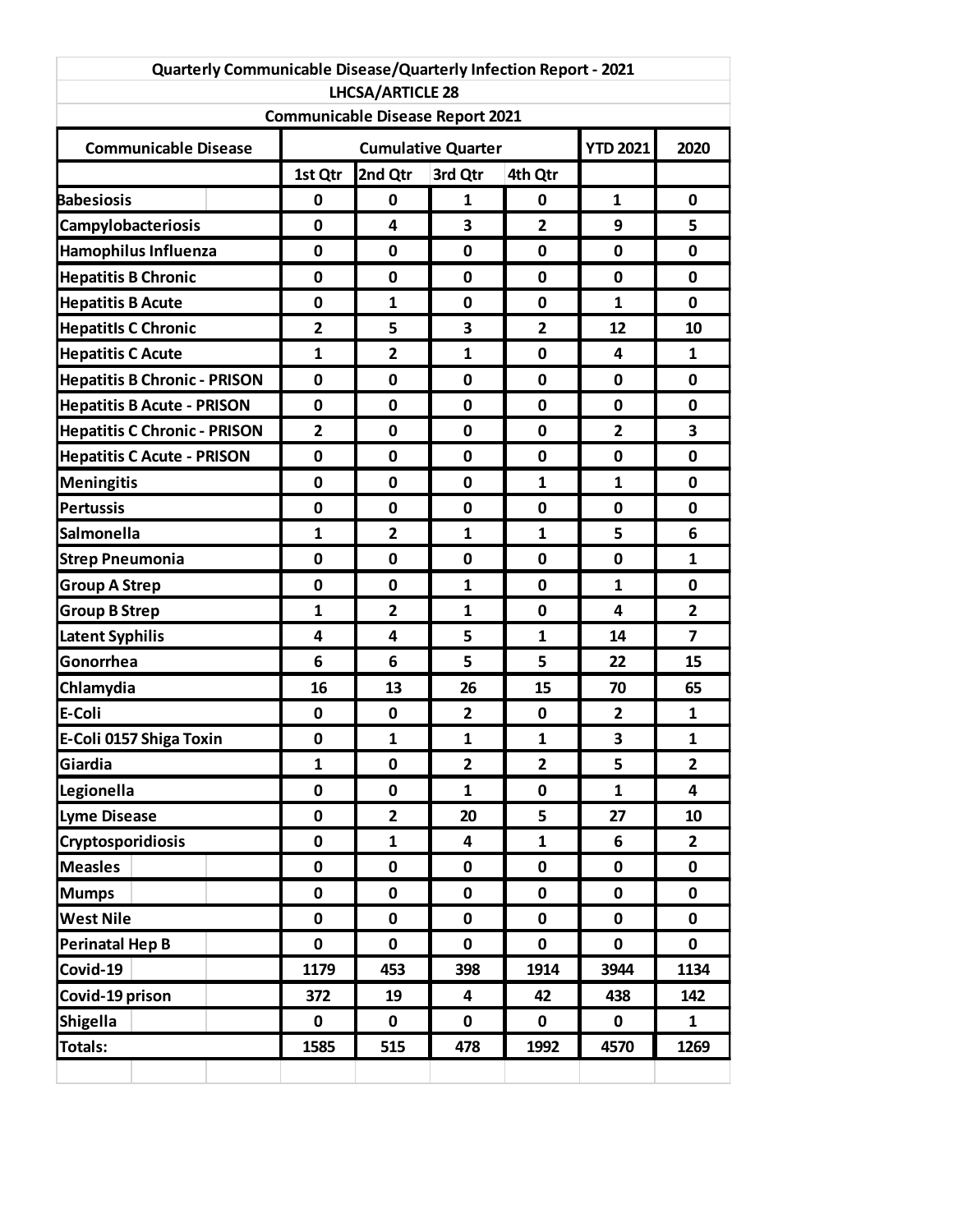|                                      | <b>Public Health Activity Report</b>               |                |                |                |                |              |              |
|--------------------------------------|----------------------------------------------------|----------------|----------------|----------------|----------------|--------------|--------------|
|                                      |                                                    |                | 2Q             |                | 4Q             | 2021         | 2020         |
|                                      | <b>Activity</b>                                    | 1Q             |                | 3Q             |                | <b>TOTAL</b> | <b>TOTAL</b> |
| <b>MCH visits Total</b>              |                                                    | 4              | 5              | 9              | 5              | 23           | 24           |
| <b>MCH Referrals</b>                 |                                                    | 20             | 25             | 31             | 21             | 97           | 68           |
|                                      | MCH PHN $(1 \times \text{visit})$ cases            | 3              | 5              | 8              | 3              | 19           | 21           |
| <b>MCH LHCSA cases</b>               |                                                    | 1              | $\mathbf 0$    | 1              | $\overline{2}$ | 4            | 3            |
|                                      | <b>Communicable Disease Reports (TOTAL)</b>        | 1585           | 515            | 478            | 1992           | 4570         | 1413         |
|                                      | <b>Communicable Disease Visits</b>                 | 0              | 0              | 0              | 0              | 0            | 4            |
|                                      | <b>Latent TB Case Management Clients</b>           | 0              | $\mathbf 0$    | 0              | 0              | $\mathbf 0$  | $\mathbf 0$  |
|                                      | <b>Active TB Case Management Clients</b>           | 0              | $\mathbf 0$    | $\mathbf 0$    | 0              | $\mathbf 0$  | $\mathbf 0$  |
|                                      | <b>LHCSA Direct Observation TB Therapy Visits</b>  | 0              | $\mathbf 0$    | $\mathbf 0$    | $\mathbf 0$    | $\mathbf 0$  | $\mathbf 0$  |
|                                      | <b>Denver Developmental Screenings</b>             | 19             | $\overline{2}$ | $\overline{2}$ | $\mathbf 0$    | 23           | 43           |
|                                      | HIV Tests (including jail 3rd & 4th qtr of 2020)   | 31             | 10             | 26             | 28             | 95           | 5            |
|                                      | Lead Case Mgmt Client (New)                        | 4              | 3              | 5              | 1              | 13           | 15           |
| <b>Lead Case Mgmt total</b>          |                                                    | 27             | 28             | 24             | 25             | 104          | 75           |
|                                      | <b>Lead Home Visits - PHN cases</b>                | 0              | $\overline{7}$ | 4              | $\mathbf{1}$   | 12           | 3            |
| Lead LHCSA Visit- cases              |                                                    | 0              | $\mathbf 0$    | 0              | $\mathbf 0$    | $\mathbf 0$  | $\mathbf 0$  |
| Lead Tests @ WCHD                    |                                                    | $\mathbf 0$    | $\mathbf 0$    | $\mathbf 0$    | $\mathbf 0$    | 0            | $\mathbf 0$  |
|                                      | TB Tests (incl. jail 3rd & 4th qtr of 2020)        | 80             | 44             | 44             | 21             | 189          | 90           |
|                                      | Hep C Tests (incl. jail 3rd & 4th qtr of 2020)     | 8              | 4              | 10             | 8              | 30           | 6            |
|                                      | <b>Smoking Cessation referrals</b>                 | 0              | 1              | 4              | 3              | 8            | $\mathbf 1$  |
|                                      | <b>Immunization Clinic Attendance</b>              | 27             | 27             | 45             | 41             | 140          | 354          |
|                                      | <b>Immunizations Administered</b>                  | 31             | 30             | 47             | 53             | 161          | 350          |
| AFIX/IQIP                            |                                                    | 0              | $\mathbf 0$    | 2              | $\overline{2}$ | 4            | 0            |
| <b>Child Safety Seats Fitted</b>     |                                                    | $\mathbf{1}$   | 5              | 10             | $\mathbf{1}$   | 17           | 37           |
|                                      | <b>Child Safety Seats Fitted &amp; Distributed</b> | 1              | 15             | 16             | $\overline{2}$ | 34           | 29           |
|                                      | <b>Rabies Pre-Exposure Cases</b>                   | $\overline{2}$ | 5              | $\mathbf{1}$   | 4              | 12           | 15           |
|                                      | <b>Rabies Post-Exposure Cases</b>                  | 1              | $\mathbf 0$    | 4              | 1              | 6            | 12           |
| <b>Rabies Titers</b>                 |                                                    | $\overline{2}$ | 0              | 4              | 53             | 59           | 43           |
|                                      | <b>Navigator Applications (New)</b>                | 191            | 65             | 68             | 79             | 403          | 942          |
|                                      | <b>Individual Enrollment &amp; Sm Business</b>     | 0              | 0              | 0              | 0              | 0            | 0            |
| <b>Narcan Reports (Usage)</b>        |                                                    | $\mathbf{1}$   | $\mathbf 0$    | $\Omega$       | $\overline{2}$ | 3            | $\mathbf{1}$ |
| <b>Narcan Kits Replaced</b>          |                                                    | 50             | 56             | 42             | 13             | 161          | 202          |
|                                      | <b>New Clients Narcan Trained</b>                  | 61             | 18             | 49             | 21             | 149          | 26           |
|                                      | <b>Inmates Receiving Health Services (new)</b>     | 63             | 49             | 60             | 59             | 231          | 141          |
| # of Sick Call Inmates               |                                                    | 613            | 539            | 538            | 572            | 2262         | 1181         |
|                                      | <b>Cancer Services Education</b>                   | $\mathbf 0$    | 0              | 0              | 0              | 0            | 37           |
| <b>UAS Visits</b>                    |                                                    | 18             | 19             | 21             | 17             | 75           | 39           |
| LHCSA Visits (total =mch, dot, lead) |                                                    | $\overline{2}$ | 0              | 4              | 7              | 13           | 3            |
| <b>COVID-19 vaccinations</b>         |                                                    | 5310           | 3726           | 226            | 1643           | 10905        | X            |
| <b>VAERS</b>                         |                                                    | 3              | $\mathbf 0$    | 0              | 0              | 3            | X            |
|                                      |                                                    |                |                |                |                |              |              |
|                                      |                                                    |                |                |                |                |              |              |
|                                      | Incident reports                                   |                |                |                | 4              |              |              |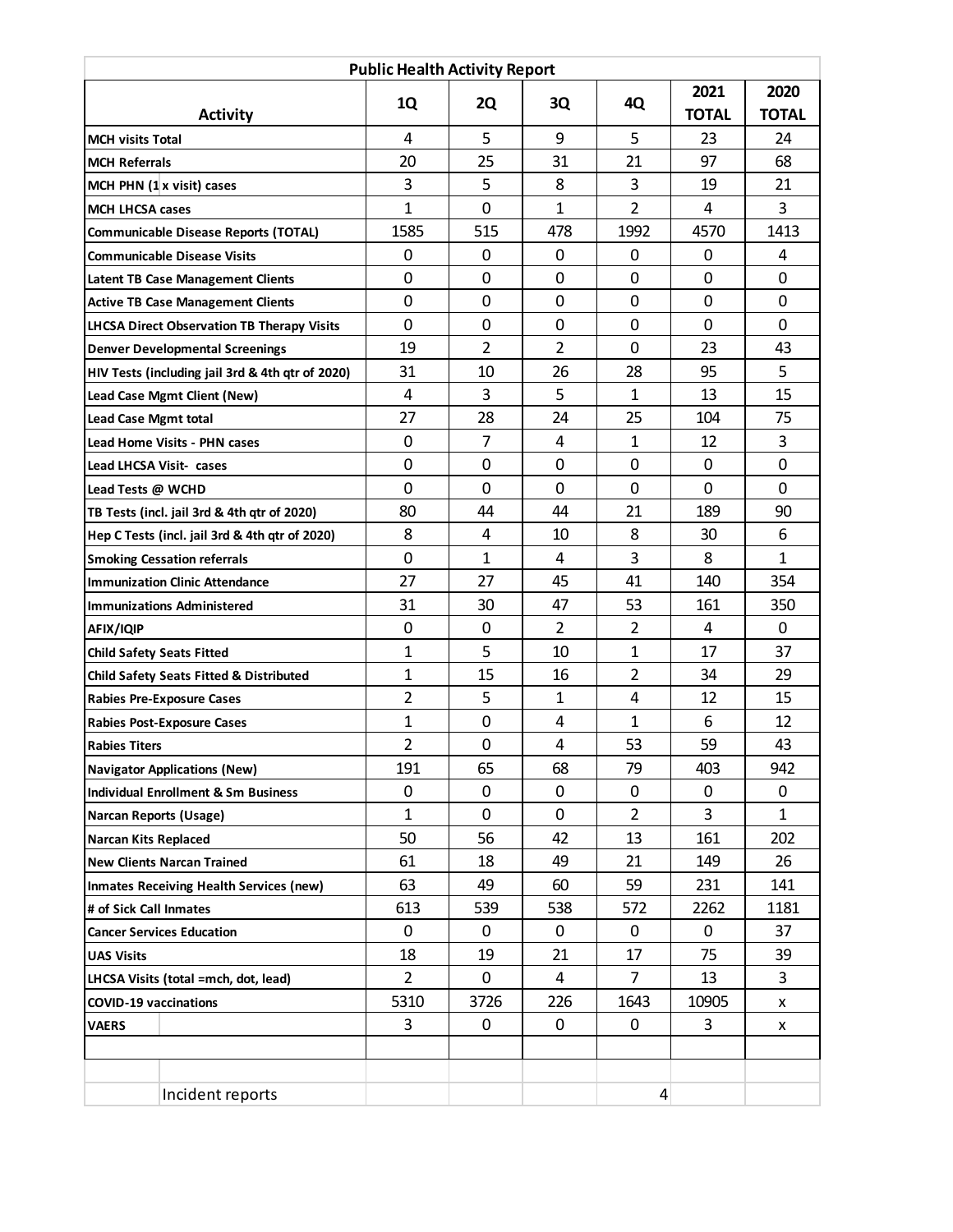### **MEN'S AND WOMEN'S REPRODUCTIVE HEALTH SERVICES**

The Men's and Women's Reproductive Health Services closed effective December 31, 2021. WCHD MWHS was a longtime recipient of funding for operations from the New York State Department of Health. In 2019, NYSDOH announced it was withdrawing from the Federal Title X Program, but made a commitment to keep grantee awards intact via an additional NYS funding extension period through 6/30/2020 from the prior fiveyear grant cycle that originally ended 12/31/2015. The grant period was subsequently extended again through June 30, 2021 and the next five year RFA was released by NYSDOH with applications due in December, 2020. Given the format/funding formula of that RFA and declining volume of patients and visits in MWHS and vulnerabilities in staffing, the Health Department sought to work cooperatively with WCCHS in their application for funding. The WCCHS application was not funded, rather Planned Parenthood was awarded broadly to provide reproductive health services in the region.

Active clients of MWHS were notified of the closure and given options for continuity of care. Special recognition to Pam Robb, Tina Csendom, RN and Lisa Kemp, NP for their commitment to MWHS patients up through the closure. Close out documents have been submitted to NYSDOH. In 2022, WCHD will operationalize plans to provide statutory STD testing and treatment, folding those services into the Immunization Clinic with an emphasis on health education, prevention of chronic disease and overall wellness.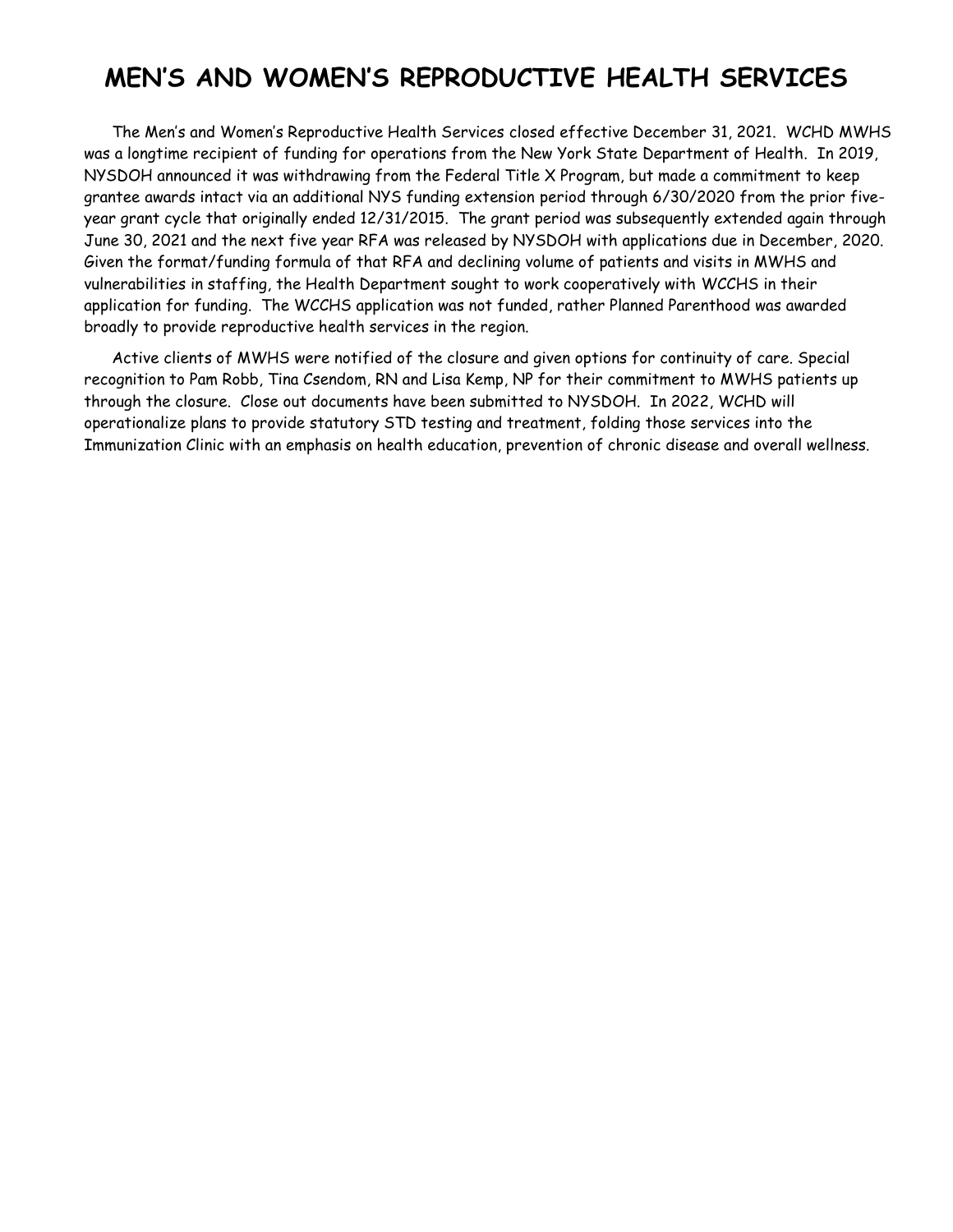## **ENVIRONMENTAL HEALTH**

The Environmental Health Division is obligated to educate, guide, review and enforce the regulations as outlined in the New York State Sanitary Code and the Sanitary Code of Wyoming County.

### **Staff – Director, Part Time Assistant Director, (4) Field Staff, (1) Support**

#### **Assists other State Agencies**

• NYS Department of Conservation

(Public Water Supplies, Air Quality, Ground & Surface Water Contamination, Spills) • NYS Agriculture and Markets

(Initial Retail Store Complaints/Investigations, Facility Water Supply Protection)

#### **Assists other County Departments**

• WC Building & Fire Codes

(Water/Sewage System Requirements, Complaints, Fire & Safety Inspections)

- WC Soil & Water and WC Water Resource Agency
	- WC Emergency Services
	- WC Weights & Measures

#### **2021 ENVIRONMENTAL HEALTH HIGHLIGHTS**

On January 14, 2021 a formal hearing was held virtually in the matter of the County of Wyoming vs. Old Paths Chapel, 181 South Main Street, Perry, NY for having violated Section 66-3.2, Face Coverings, of Subpart 66-3. Subsequently on January 27, 2021 a special meeting of the Wyoming County Board of Health was held to review the findings of fact and recommendations submitted to the board by the hearing officer. By unanimous consent the Board determined the following:

- $\triangleright$  Old Paths Chapel violated Section 66-3.2, Face Coverings, of Subpart 66-3 of Title 10 of the New York Codes, Rules and Regulations;
- Impose a fine of One Thousand Dollars (\$1,000.00) for failure to comply with State Sanitary Code requirements. In addition, any future complaints of similar nature being made against Old Paths Chapel will result in an additional fine of One Thousand Dollars (\$1,000.00) for each violation.

As a result of new water testing requirements for PFAS/PFOA and 1,4 Dioxane in 2020-21, three of the larger public water supplies (Warsaw, Perry and Attica) completed their first round of sampling in November 2020 with no detections. In February, 2021 WCHD assisted 15 other systems (19 Samples) in meeting the new requirement. These systems will have to complete three more rounds of samples over the next three calendar quarters. If after 2 quarterly samples the elements are not detected they may get a waiver for the rest of 2021 but will have to sample again in 2022 and 2023 then every 3 years thereafter.

On March 30th this office held a Children's Camp ZOOM workshop. With the announcement of Children Camps operating this summer, discussion revolved around the need to start submitting the necessary paperwork and what camp might look like this year. Additional guidance is forthcoming from the State. The workshop was attended by 32 individuals representing most of the twenty previously permitted children's camps.

On June 7<sup>th</sup>, this office responded to a report of drowning at a Recreational Campground. One Male victim was found deceased in the parks activity pond in the rear of the camp. The victim had entered the pond after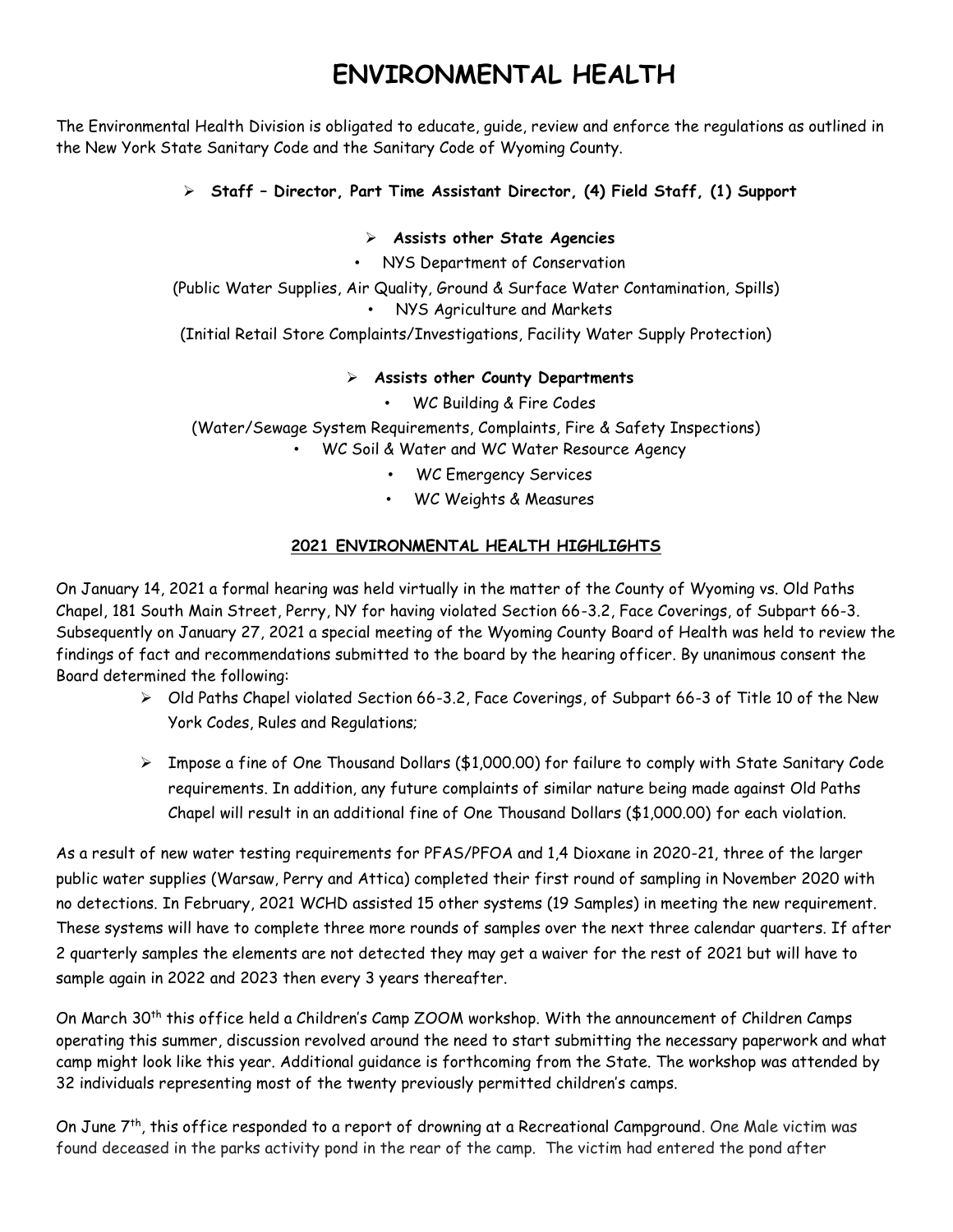operating hours and never surfaced. No violations were observed during investigation, the facility was asked to provide additional signage indicating no swimming in the non-swimming area.

On July 5<sup>th</sup> after 31 years of service Steve Perkins officially retired as Director of Environmental Health, thank you to Steve for his outstanding service and leadership. Steve will continue to be involved with the Water Resource Agency going forward in 2022.

On October 2<sup>nd</sup> the fifth and final 2021 rabies vaccination clinic was held by this department. The clinic was held at the County Highway Garage in Rock Glen and there were 179 vaccinations given (123 dogs, 56 cats). A total of 709 vaccinations (499 dogs, 208 cats, 2 ferrets) were given at 2021 vaccination clinics.

On November 23<sup>rd</sup> Environmental staff performed tobacco product purchase attempts required by the ATUPA Program with an individual under the age of 21. In all 14 checks were done with 5 facilities selling age restricted tobacco products to an individual under 21 years of age. Enforcement actions have been initiated with one facility having already stipulated to the charges and two facilities requesting an administrative hearing to refute the charges.

On December 15th the WCHD held a 5-hour Water operator training, which was attended by 23 operators. For the Community and non-transient non community systems, operators are required to maintain a license by acquiring at least 15 credits of continuing education every 3 years. Over the past two years, availability of in-person classes have been reduced significantly across the State.

Refer to annual statistics on the following page and note that volumes varied significantly between 2020 and 2021 due to the period of PAUSE in 2020 during the COVID-19 Pandemic response.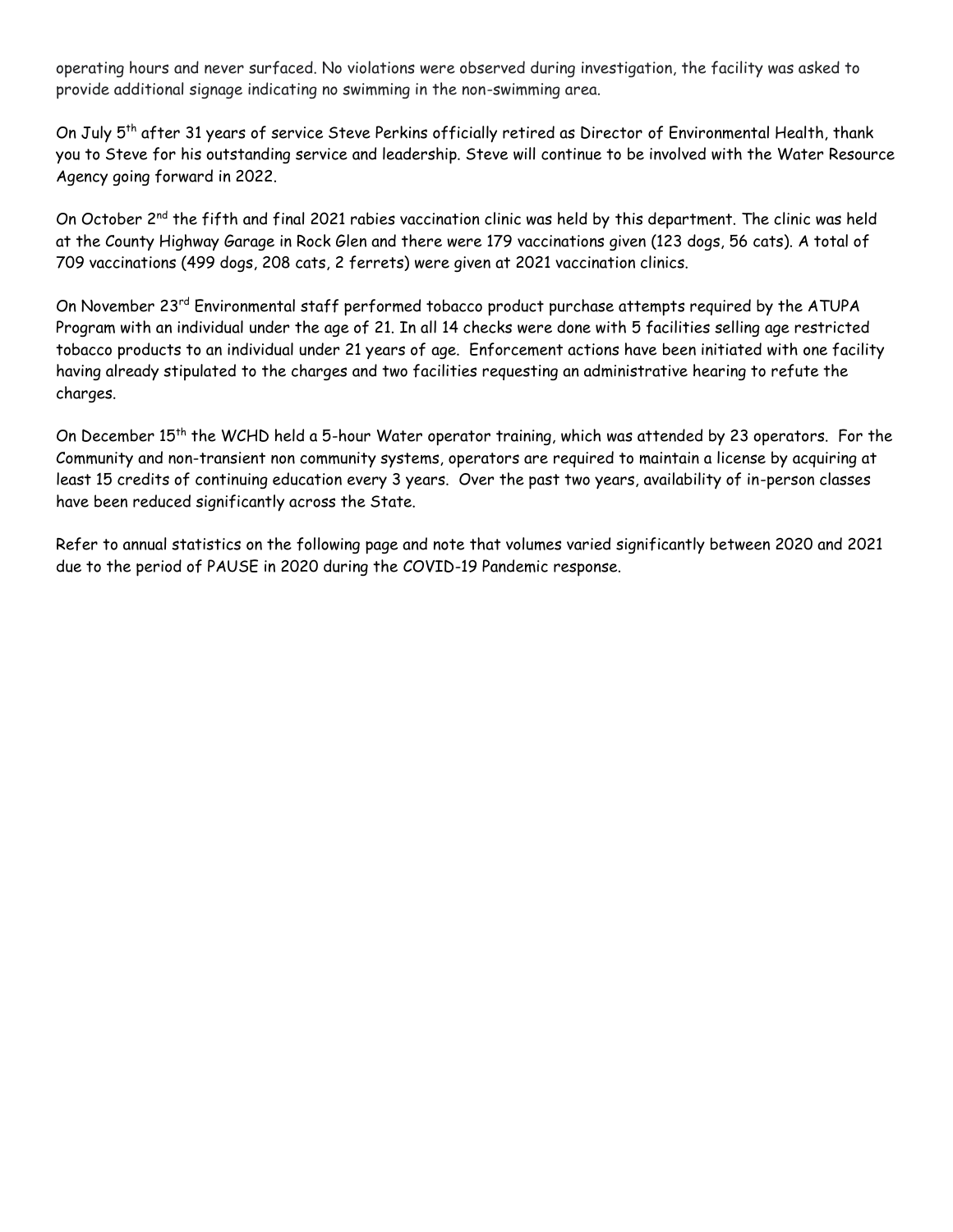### **ENVIRONMENTAL HEALTH STATISTICS**

*(Number compared to previous year)* \*2020 2021

*Community Environmental Health & Food Protection Program*

| Food Service Establishment          | 200 | 261 |
|-------------------------------------|-----|-----|
| <b>Community Dinner Events</b>      | 128 | 166 |
| Recreational Campground             | 17  | 18  |
| Temporary Residence                 | 21  | 20  |
| Swimming Pool                       | 21  | 31  |
| <b>Bathing Beaches</b>              | 6   | 6   |
| Mobile Home Park                    | 16  | 16  |
| Children's Camps                    | 4   | 16  |
| <b>Tanning Facility</b>             | 8   | 5   |
| Agricultural Fairground             | Ω   | 1   |
| Tattoo/Baody Piercing Establishment | 4   | 5   |
| <b>Operational Inspections</b>      | 359 | 496 |

#### *Water Supply Program*

| Community                               | 29  | 29  |
|-----------------------------------------|-----|-----|
| Non-Transient Non-Community             | 5   | 5   |
| Non-Community                           | 64  | 57  |
| Individual Water Supply (Public)        | 3   | 3   |
| Public Water Samples Collected          | 369 | 476 |
| Private Water Samples Collected         | 507 | 455 |
| Surface Water Quality Samples Collected | 21  | 26  |
| Water System Plans Approved             | 3   | 3   |
| Onsite Wastewater System Permits        | 86  | 73  |
| Property Transfer Inspections           | 446 | 500 |
| Water Operators Training Course         | 1   |     |
|                                         |     |     |

#### *Rabies Program*

Animal Bite Investigations 198 78 Specimens Submitted for Testing 46 38 Positive Rabies Confirmations 8 1 Human Post Exposure Treatment 9 5 Rabies Vaccination Clinics 5 5 Total Number of Animals Vaccinated 776 709

#### *Miscellaneous Program Areas*

| Nuisance Complaints           | 56 | 59 |
|-------------------------------|----|----|
| Mass Gatherings               | O  |    |
| Retail Tobacco Establishments | 34 | 30 |
| Lead Program Investigations   | 22 | 18 |
| Lead Program Cases Closed     | 13 | 21 |
|                               |    |    |

**Enforcement Proceedings Initiated** 13 17







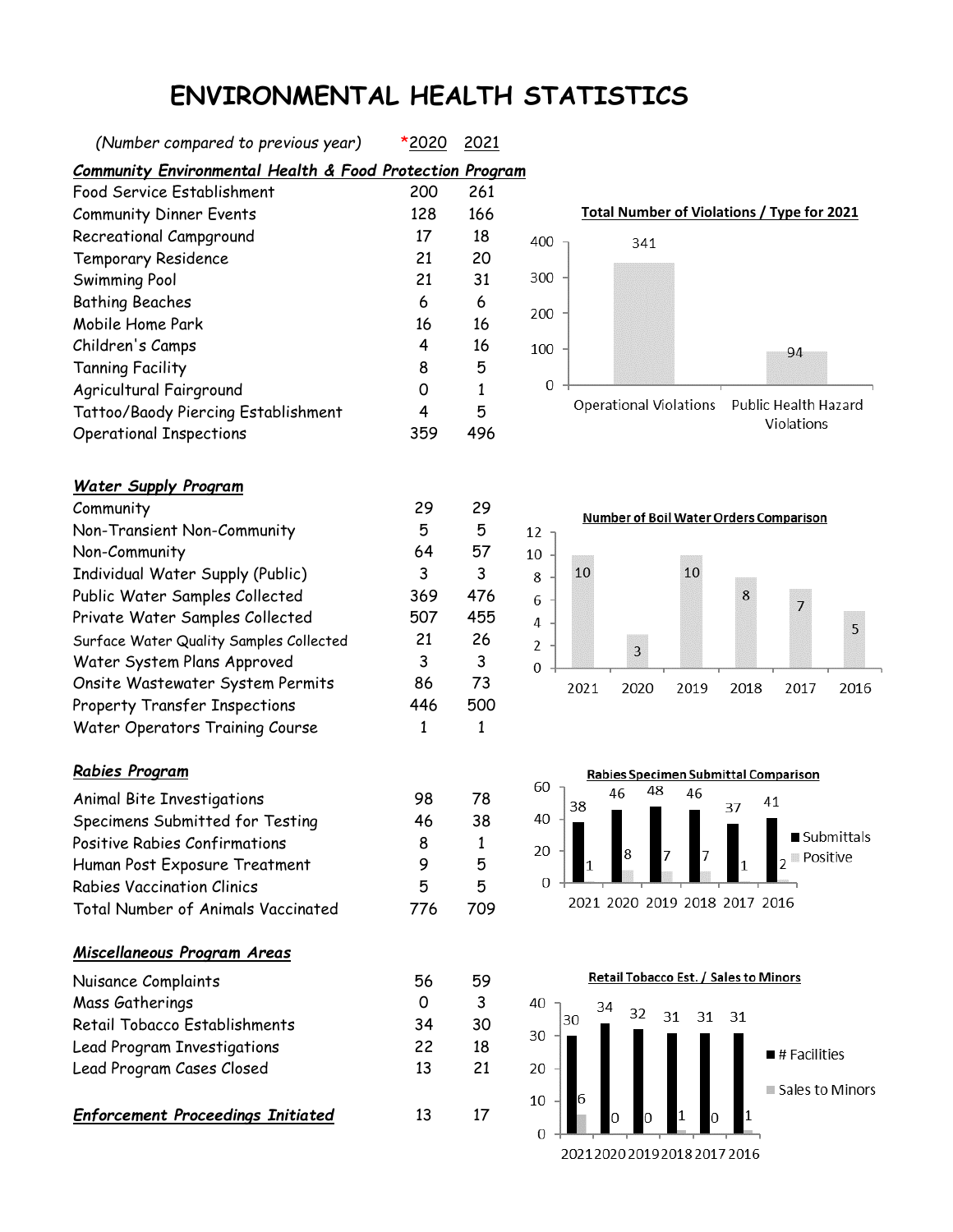### **EMERGENCEY PREPAREDNESS**

#### **2021 Program Goals and Objectives**

- COVID Response, including: Continued vaccination at POD, meeting eligibility restrictions imposed by NYS
- Vaccination of special populations (young people, agricultural workers, homebound, inmates etc.) in alternate settings
- School re-opening activities Fall, 2021
- Participate in Event After Action Reporting with County officials
- Lead After Action process internal to the HD, to determine vulnerabilities and areas for systemic improvement
- Timely completion of PHEP Deliverables, including required reporting.

#### **2021 – Program Highlights**

- Ramped up COVID vaccination at Mass Vaccination Site at Wyoming County Highway Garage in January at a time when the Health Department was the only vaccinator in the County. Nearly 11,000 COVID-19 vaccinations were given in 2021 by the WCHD. Initial challenges included obtaining enough vaccine from DOH to satisfy demand, uncertain vaccine quantity being shipped or the day of arrival. Requirements from NYS on many aspects of vaccination added another dimension to planning, including: use of vaccine within 7 days of receipt; submission of vaccination records within 24 hours; rolling out vaccinations to changing priority populations as outlined weekly by NY State (by profession, age, health status); mandated use of the sometimes problematic CDMS (the State vaccine data system that underwent frequent updates and unexpected periods of unavailability). The uncertain landscape highlighted the importance of internal and external communication and public messaging.
- The five month POD operation at Wyoming County Highway allowed an unprecedented implementation of our Medical Countermeasure Distribution Plan as it became a routine operation. The loan of the physical space at Highway, the loan of personnel from other County departments and community volunteers to staff the clinics, the support of the Board of Supervisors, assistance of Emergency Management and dedication and willingness of WCHD staff across all areas, demonstrated a cooperative effort which is rare in other counties. All of the above allowed an incredible number of County residents to be vaccinated close to their home at a very low cost to the County at a time when there were high demands on Health Department staff to deal with other aspects of COVID. We received numerous positive comments from vaccine recipients about the friendliness and professionalism of the staff. We reached a peak month for number of vaccinations in March- over 2,100 people received first doses, and over 1,400 people received second doses from the WCHD in March at the County Highway Building!
- As pharmacies became able to scale up their vaccination, and demand slowed, the permanent location at Highway closed, and we transitioned to hold smaller clinics at the Health Department and focus on homebound residents, private employers, farmworkers, and school-aged children in locations around the County. We were able to offer Janssen Single Dose vaccine as well as Pfizer and Moderna vaccines.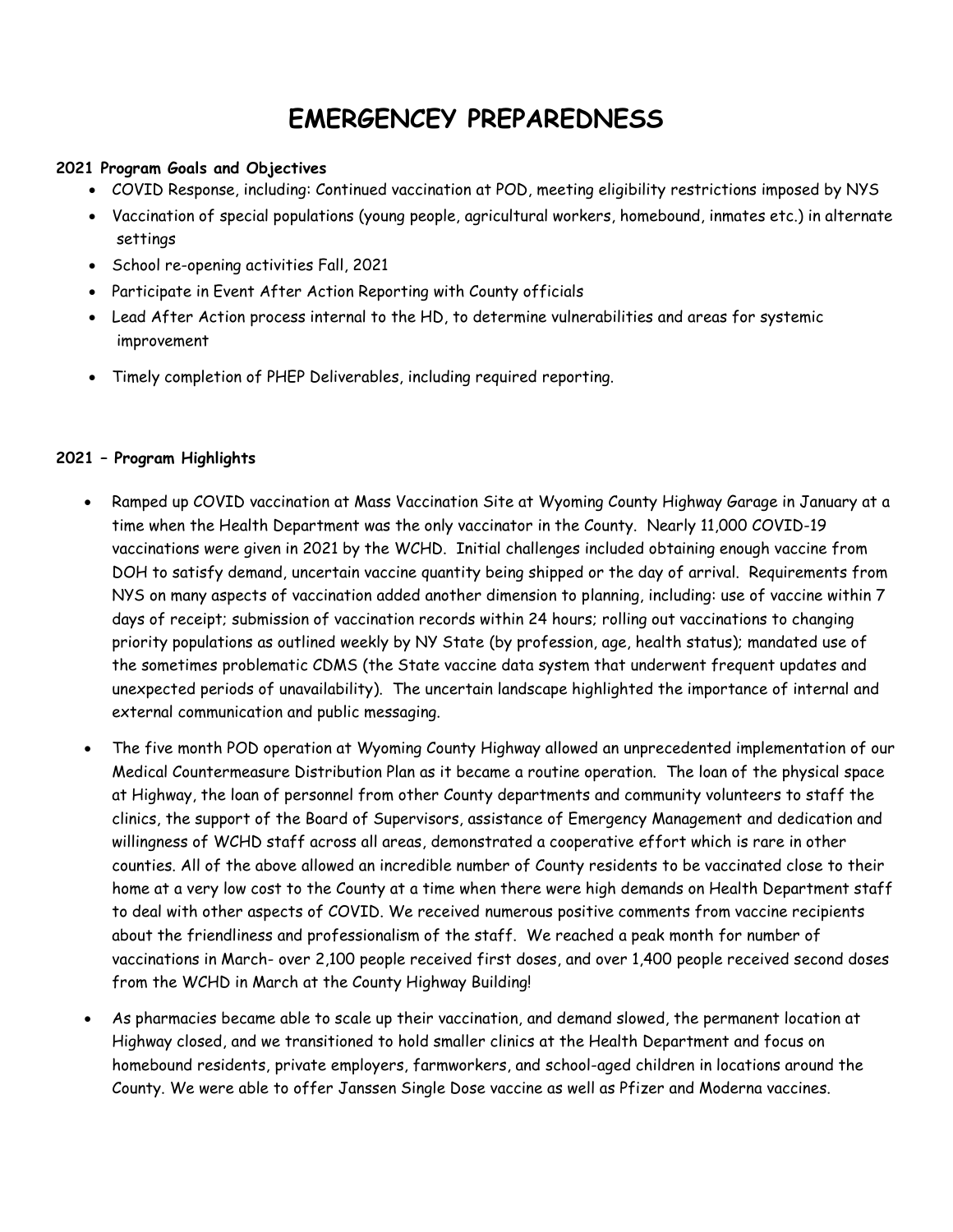- In October, boosters became available, resulting in increased traffic, and in November, WCHD began vaccination of children aged 5 to 11 years when they became eligible. We filled a demand for this age group, as there were very limited options for vaccinations as no pediatricians located in Wyoming County regularly provided COVID vaccinations at that time. We also provided on-site vaccinations at the Hospital to assist them with meeting vaccine mandates for staff.
- The Department continued to work closely with schools on DOH and SED guidance surrounding school requirements, contact tracing, restrictions and plans. Responded to employer and community inquiries regarding restrictions to changing masking, isolation and quarantine requirements. Nursing managed case investigation and contact tracing with the assistance of State contact tracers.
- As COVID tests became more available, we increased the capacity of testing operation and moved from testing at the Health Department to testing at County Highway building as a drive through operation. Also held testing at a few other remote sites for a short time. In 2021, we performed over 2,800 COVID tests, provided paper result for participants, and entered those results into a state database.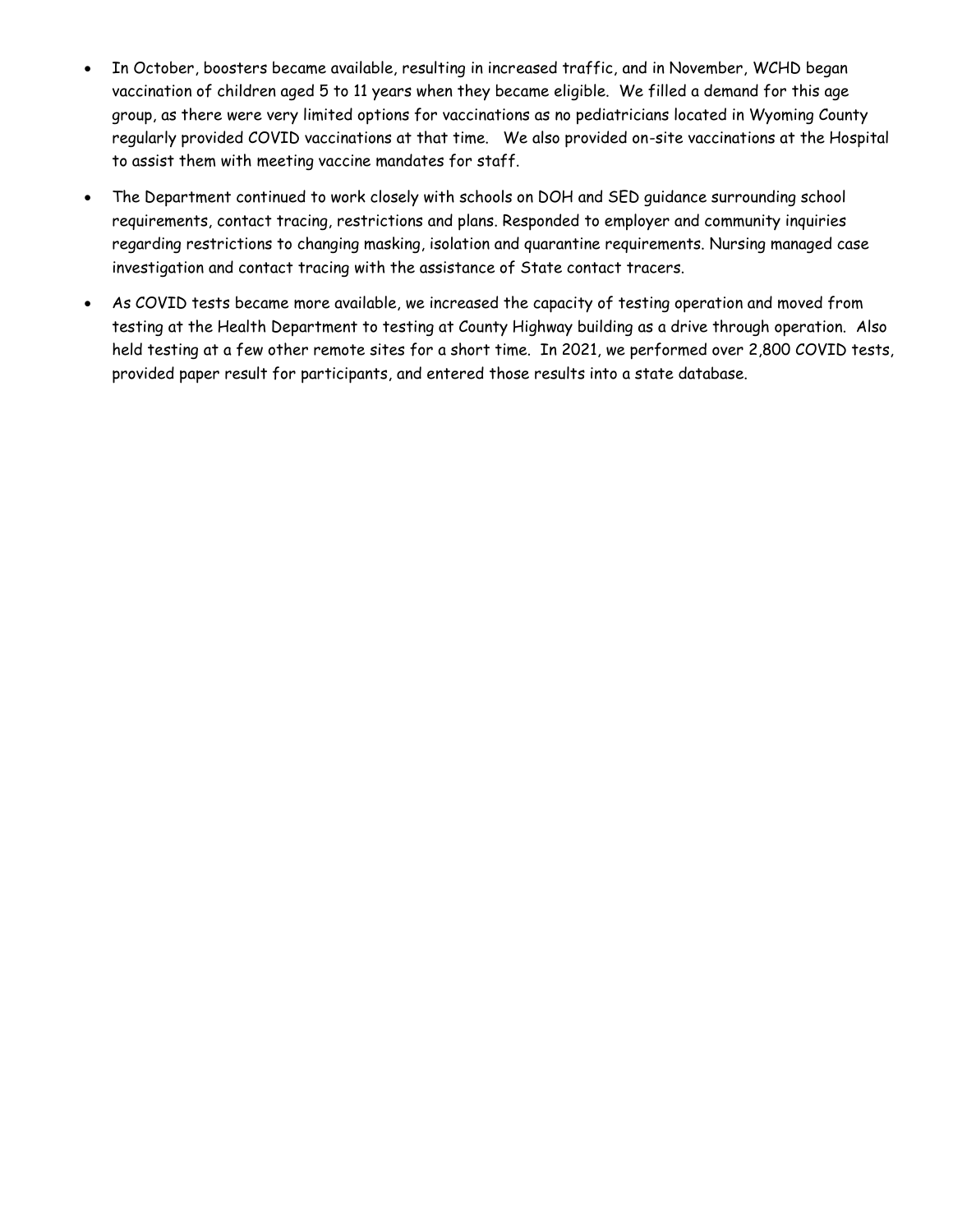### **CORONERS**

Wyoming County has four Coroners, elected for four year terms; they are:

- Michael Smith (2022 2025), Wyoming
- Renee Hill  $(2020-2023)$ , Attica
- Neil Williams (2020-2023), Arcade
- Dr. Jennifer Prutsman-Pfeiffer (2022-2025), Darien Center

In 2021, there were 212 community fatalities responded to by Coroners, which is similar to 2020 at 211. Coroners are paid \$100 per community case, plus mileage and \$200 for cases in NYS Correctional Facilities. Note the case volume below:

| M. Smith        | 81               | J. Prutsman-Pfeiffer | 31 |
|-----------------|------------------|----------------------|----|
| R. Hill         | 61               | N. Williams          | 39 |
| Arcade: 24      | Attica: 26       | Bennington: 16       |    |
| Castile: 11     | Covington: 5     | Eagle: 3             |    |
| Gainesville: 10 | Genesee Falls: 2 | Java: 17             |    |
| Middlebury: 4   | Orangeville: 4   | Perry: 39            |    |
| Pike: 8         | Sheldon: 13      | Silver Springs: 2    |    |
| Warsaw: 27      | Wethersfield: 1  | Wyoming: 0           |    |

When a death occurs in the community, a Coroner is contacted by the Wyoming County Dispatch to conduct an investigation for determination of the cause and manner of death. Coroners are generally assigned a geographic quadrant of Wyoming County for response purposes. If cause and manner can be reasonably determined, and a physician will sign the death certificate, the decedent is released to a Funeral Home and required paperwork is completed by the Coroner via EDRS (the NYS Electronic Death Record System) to file a death certificate. If cause and manner of death cannot be determined, or there is not a physician available/willing to sign the death certificate, the case is referred to the Medical Examiner for autopsy. Wyoming County contracts with the Monroe County Medical Examiner (MCME) for these services. When a case is referred to the MCME, the decedent is transported by a contracted Wyoming County Funeral Home at a cost of \$200 per transport (\$600 for NYS Correctional Facility responses). The Wyoming County Funeral Homes that provide this service are: Robinson Hackimer (Warsaw), WS Davis (Arcade), Marley (Attica) and Eaton-Watson (Perry). Certain cases must be referred to the MCME, including: MVA, suicide, suspected overdoses, pediatric and inmates.

MCME requires an annual contract for Medical Examiner Services, wherein an estimate of volume must be provided by the WCHD to obtain contracted services at a contracted rate (\$2,100 for full/partial autopsies and \$1,600 for B&D). Annual cost is determined based on this estimate: if the County overestimates volume, the full contracted cost is due and payable. Similarly, if the County underestimates volume, additional cases beyond the contracted numbers are payable at a higher rate (\$2,500 and \$1,800 respectively). This contract format has been unfavorable in recent years due to increased volume of cases being referred to MCME as a result of overdose deaths and suicides among Wyoming County residents, which cannot be predicted. Attempts to negotiate a more favorable format have been unsuccessful to date. Concerns about the timeliness of MCME services prompted WCHD to enter into an Agreement with NMS for post mortem lab testing; this has improved timeliness of lab results, although autopsy results are sharply lagging. In 2021, there were 212 Coroner attended deaths with 36 Cases referred to MCMC: 18 Full / Partial and 18 Blood & Description. The only revenue offset to Coroner-related expenses is a chargeback to DOCCS and SCOC for inmate deaths (which must be referred to MCME).